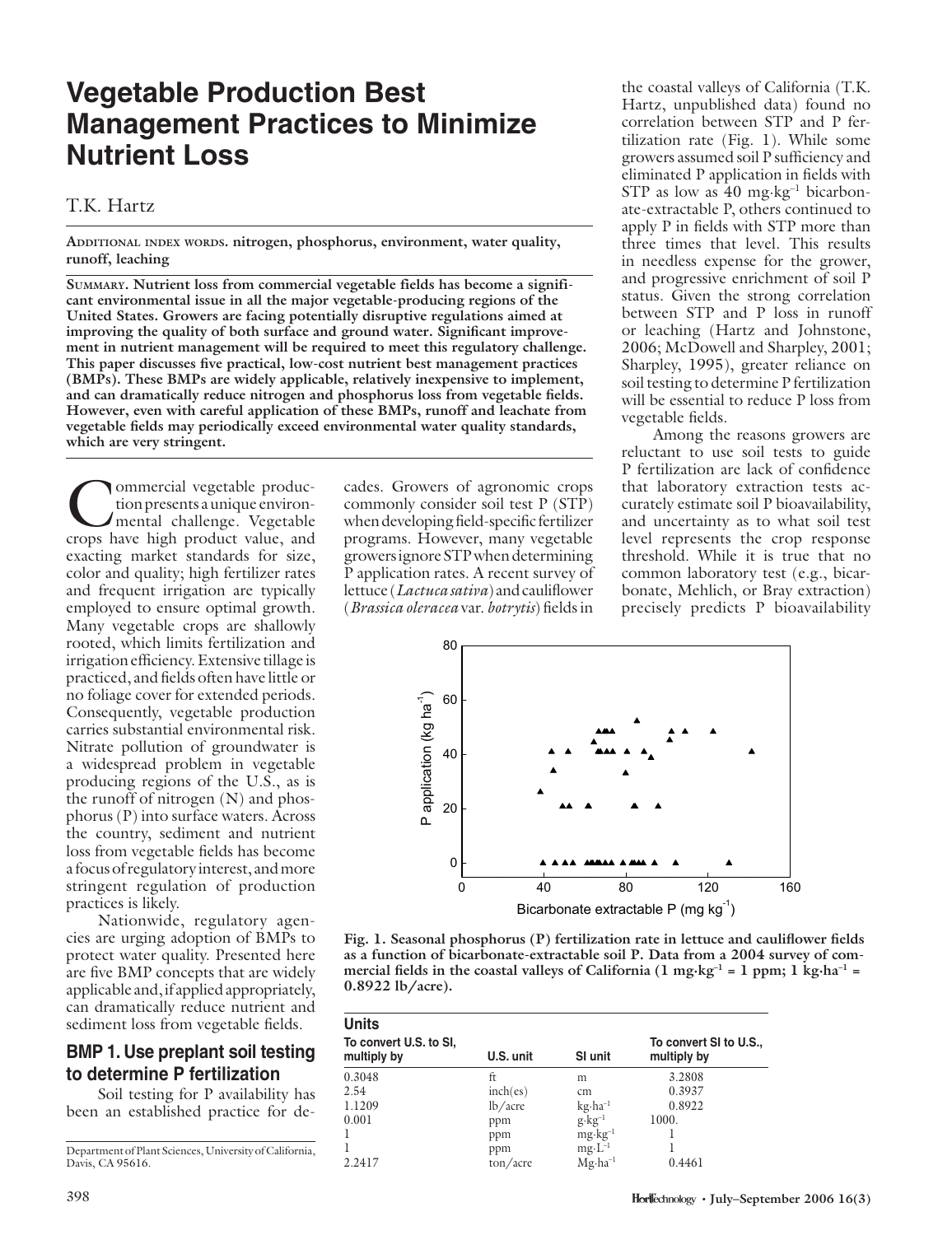across a wide range of soils and environmental conditions, these extraction tests are closely correlated with more direct measurements of soil P bioavailability such as P adsorbed on anion exchange resin (Burt et al., 2002; Hartz and Johnstone, 2006) or on iron-impregnated paper strips (Menon et al., 1997; Paulter and Sims, 2000). There is contradictory information regarding crop response thresholds; for example, reported STP thresholds for lettuce response have ranged from  $25 \,\mathrm{mg} \cdot \mathrm{kg}^{-1}$  (Reisenauer et al., 1983) to approximately 50 mg·kg–1 bicarbonateextractable P (Johnstone et al., 2005). Growers may be warranted in using a small "insurance" application of P in fields with marginal STP. However, Figure 1 suggests that many vegetable growers persist in fertilizing fields with STP far exceeding the crop response threshold. This observation was corroborated by Johnstone et al. (2005), who, in a series of P fertilization trials in California lettuce fields, found that the cooperating growers applied P in 9 of 11 fields in which there was no response to P fertilization, including fields with  $>90$  mg·kg<sup>-1</sup> bicarbonateextractable P.

To improve P management within the vegetable industry, both additional research to confirm crop-specific STP response thresholds and an expanded grower education campaign are needed. To be maximally effective in changing grower behavior such research, and any associated field demonstration projects, should be conducted on commercial farms because many growers harbor suspicions that research conducted in small plots on university facilities does not represent the "real-world" conditions on their farms. Also, growers may be more amenable to change when confronted with evidence that their neighbors are successfully utilizing soil test results to guide P application; Figure 1 documents that some growers have indeed eliminated P application in high-P soils. Convincing growers who continue to fertilize high-P fields to simply emulate their more efficient neighbors could significantly reduce P pollution potential.

## **BMP 2. Use an appropriate crop N fertilization template**

Growers of a particular vegetable crop within a production region may use widely differing N fertilization programs. In conducting N fertiliza-

tion trials in 10 commercial processing tomato (*Lycopersicon esculentum*) fields in central California, Krusekopf et al. (2002) found that grower N application varied among fields from 125 to 243 lb/acre N. Similarly, Breschini and Hartz (2002a) reported that, in fertilization studies in 15 California lettuce fields, seasonal N application by the cooperating growers ranged from 119 to 338 lb/acre N. While some variability was undoubtedly justified based on field-specific conditions, most of the difference in  $N$  rates among fields in these studies simply reflected different grower habits and attitudes. In the case of Krusekopf et al. (2002), no more than 100 lb/acre N was necessary to maximize tomato yield or fruit quality in any field, indicating that differing field conditions justified little of the variability in grower N rates.

Where available, university fertilizer rate recommendations can serve as a general N fertilization "template" for growers to plan seasonal fertilizer programs. In the absence of credible university recommendations, using the current industry average N rate as a template would allow the growers who fertilize most heavily to reduce what is clearly excessive N application. In either case, the general template should serve as an upper limit to seasonal N application, to be exceeded only where specific factors (such as abnormally heavy rainfall) can be identified that would justify greater fertilization. The template should be modified downward when field-specific factors (e.g., previous crop, preplant soil nitratenitrogen  $(NO, -N)$  concentration, soil texture, and soil organic matter content) suggest an unusually high soil contribution to crop N fertility. However, the effects of these factors are difficult to quantify, given the complex interplay of N mineralization, denitrification, and leaching; in-season N monitoring is essential to confirm N fertilizer requirement.

#### **BMP 3. Monitor in-season soil and plant N status**

In commercial vegetable production only a small portion of seasonal N fertilization is usually applied preplant. This provides the opportunity to reevaluate N requirements during the season. In non-irrigated culture, or when furrow irrigation is used, most N is applied in one or two sidedressings before peak crop N uptake occurs. Most

soil  $NO_3$ -N present at sidedressing will remain available for crop uptake, since crop N uptake rate is increasing at that point in the season, and subsequent in-season leaching losses tend to be small (Magdoff, 1991). Pre-sidedress soil nitrate testing (PSNT) can provide a direct measure of current mineral N concentration, eliminating the uncertainty associated with pre-plant estimates of soil N availability.

PSNT is a very useful tool for identifying fields in which additional N fertilization can be delayed or reduced. Originally developed for use with field corn (*Zea mays*) (Magdoff, 1991), this technique has been successfully adapted for use in cabbage (*B. oleracea* var. *capitata*), celery (*Apium graveolens* var. *dulce*), lettuce, sweet corn (*Z. mays* var. *saccharata*), and tomato production (Breschini and Hartz, 2002a; Hartz et al., 2000; Heckman et al., 1995, 2002; Krusekopf et al., 2002). Across crops and production regions, the soil  $NO<sub>3</sub>$ -N threshold above which crop response to additional fertilization was unlikely ranged from approximately  $20$  to  $25$  mg·kg<sup>-1</sup>. In fields with soil  $NO<sub>3</sub>$ -N below the response threshold, applying only enough fertilizer to bring the soil up to the threshold was an efficient practice (Breschini and Hartz, 2002a; Heckman et al., 2002). Sampling the top foot of soil has been the standard PSNT approach; for deeprooted crops deeper soil sampling may be used, but the correlation of  $NO<sub>3</sub>$ . N concentration of deeper samples with the surface foot of soil tends to be sufficiently strong to make deeper sampling unnecessary (Binford et al., 1992; Krusekopf et al., 2002).

The use of PSNT can be tailored to different cropping systems. For crops that typically receive only one sidedressing a single soil test is appropriate; for crops that receive multiple sidedressings, the test can be repeated prior to each. Where multiple sidedressings are applied, a lower PSNT response threshold may be appropriate than when a single sidedressing is done. Care must be exercised to collect samples representative of the active root zone, particularly avoiding zones of recent banded fertilizer application; while this may underestimate actual N availability, it avoids the economic risk of overestimating N availability and compromising crop production or quality. The potential to reduce N fertilization by using PSNT can be substantial; trials in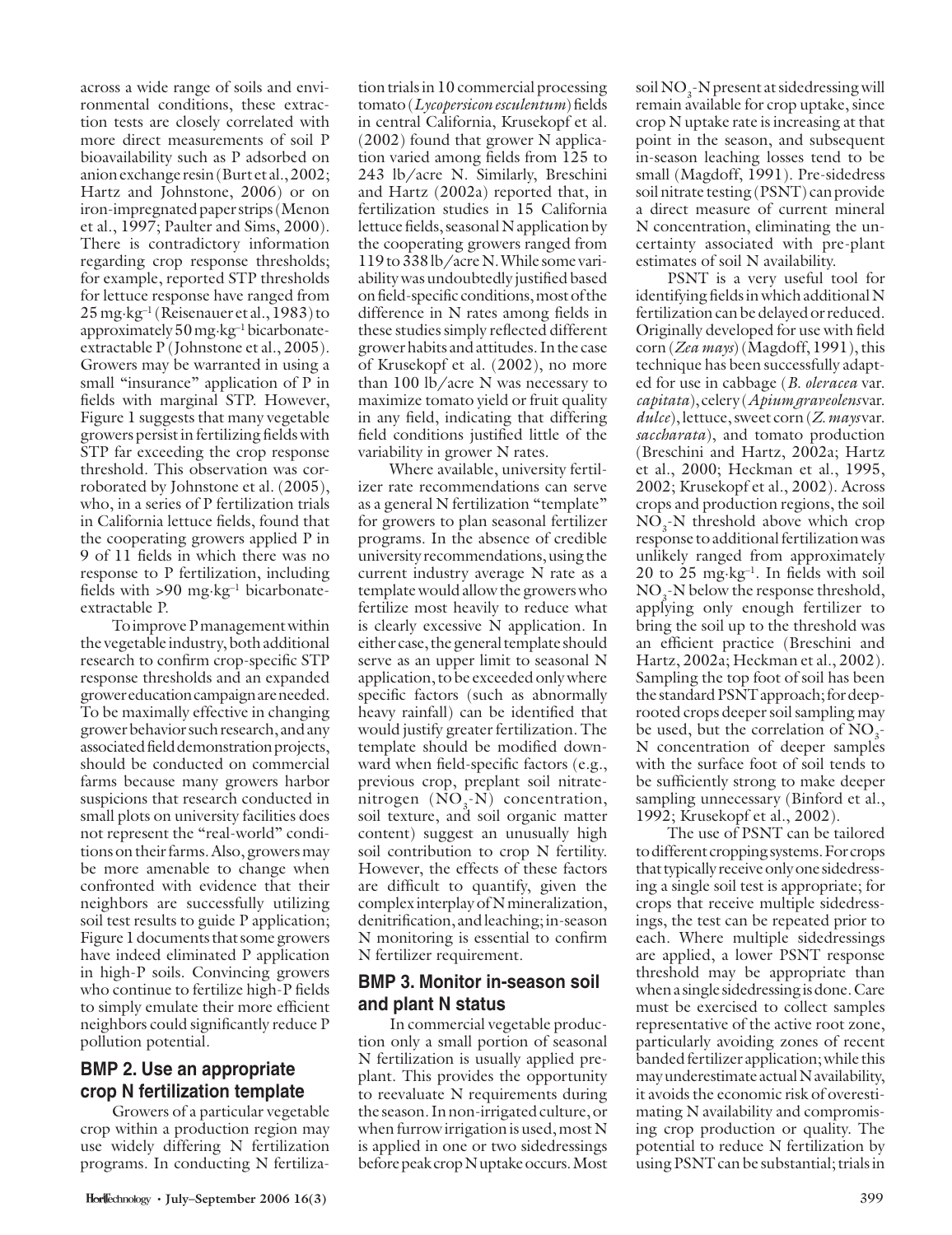commercial lettuce fields in California showed that seasonal N application could be reduced by >40% (Breschini and Hartz, 2002a; Hartz et al., 2000). The cost/benefit ratio of PSNT in these studies was very high, as Hartz et al. (2000) estimated that a reduction of 10 kg $\cdot$ ha<sup>-1</sup> N would more than offset the monitoring costs.

PSNT can also be useful in dripirrigated fields. With drip irrigation, N is often applied in small fertigations throughout the season, allowing a grower to tailor the fertigation program to match crop uptake (Hartz and Hochmuth, 1996). Early in the season PSNT can identify fields with significant residual  $NO<sub>3</sub>$ -N, allowing a grower to delay the initiation of fertigation.

While PSNT has been shown to be a valuable tool in the production of a variety of crops in a wide range of production environments, it is not universally applicable. PSNT is maximally effective in situations where large sidedress N applications are made early in the cropping season, and in fields in which significant in-season leaching is unlikely. In vegetable production on light-textured soils in high rainfall environments, PSNT may have little applicability; under such circumstances other approaches (small N applications throughout the season, use of slow-release fertilizers, etc.) are more useful.

Plant tissue analysis is often advocated as a BMP. However, the practical value of plant analysis in improving N management in vegetable production has generally been overstated. An important limitation of plant analysis is that both leaf N and petiole  $NO_3$ -N are relatively insensitive indicators of current soil N availability, at least in fields of moderate to high N supply. Breschini and Hartz (2002a) provided evidence of such insensitivity in lettuce by documenting a lack of correlation between either midrib  $NO<sub>3</sub>$ -N or leaf N and concurrently measured soil  $NO_3$ -N (Fig. 2). Pritchard et al. (1995) reported similar results with lettuce, concluding that plant analysis was an insensitive diagnostic tool for N management during the first half of the growing season, the time when most N application occurs. In lettuce, broccoli (*B. oleracea* var. *italica*), and cauliflower fertilization trials in Arizona, Sanchez (1998) showed that midrib  $NO<sub>3</sub>$ -N incorrectly predicted crop response to sidedress N fertiliza-

tion in approximately half of the trials. Westerveld et al. (2003) similarly found tissue analysis to be unreliable in predicting sidedress N requirement in cabbage, carrot (*Daucus carota*), and onion (*Allium cepa*) production in Canada.

A fundamental problem with tissue analysis is that cultivar- and field-specific factors confound the relationship between soil N availability and tissue N level. In both the reports of Breschini and Hartz (2002a) and Krusekopk et al. (2002), tissue N varied considerably more among fields than between N fertilizer rates within fields, even when those N rates varied by more than  $100 \text{ kg} \cdot \text{ha}^{-1}$ .

Taken together, these reports strongly suggest that conventional plant tissue analysis, while a potentially useful technique to detect N deficiency, is generally ineffective in helping vegetable growers reduce unnecessary N application. In recent years an alternative approach to plant analysis, the evaluation of leaf color using the SPAD chlorophyll meter (Minolta Corp., Kyoto, Japan), has been extensively evaluated (Blackmer and Schepers, 1995; Piekielek and Fox, 1992; Schroder et al., 2000: Tremblay, 2004; Westerveld et al., 2004). The initial cost of the SPAD meter is substantial (approximately \$1400), but there are no recurring costs for monitoring other than labor. The meter provides a leaf chlorophyll index (LCI), which is correlated with leaf N status. Since the relationship of leaf chlorophyll index (LCI) to leaf N can be confounded by cultivar, soil, and environmental factors, the comparison of LCI of a field to that of well-fertilized in-field "reference" plots increases the utility of the measurement (Schroder et al., 2000: Tremblay, 2004; Westerveld et al., 2004). Delaying additional fertilization as long as the field LCI remains within 5% to 10% of the reference plot LCI shows promise as a technique to improve N management.



Fig. 2. Relationship between nitrate-nitrogen (NO<sub>2</sub>-N) concentration in the top foot of soil and lettuce midrib  $NO<sub>3</sub>-N(A)$  or whole leaf nitrogen (N) (B). Samples collected prior to second sidedress N application in the commercial fields described by Breschini and Hartz  $(2002a)$   $(1 \text{ mg} \cdot \text{kg}^{-1} = 1 \text{ ppm}; 1 \text{ g} \cdot \text{kg}^{-1} = 1000$ **ppm = 0.1%; 1 ft = 0.3048 m).**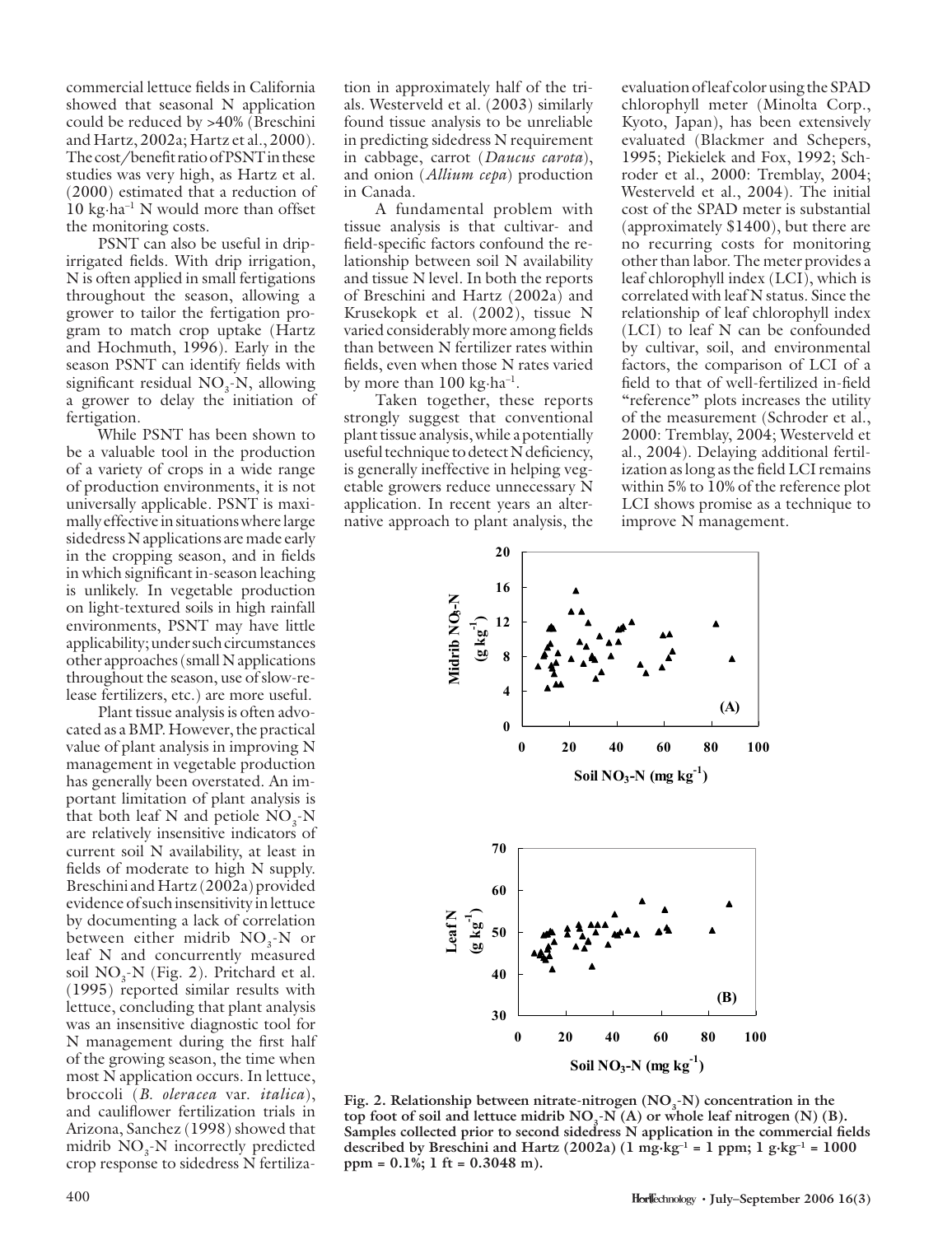## **BMP 4: Manage irrigation effi ciently**

Efficient irrigation management is essential to minimize in-season nutrient losses. During the cropping season, relatively high soil N levels are maintained to ensure optimum crop growth. Soil  $NO_3$ - $N > 20$  mg·kg<sup>-1</sup> is common; at that concentration the soil solution of a sandy loam soil at field capacity moisture content would be about  $100 \text{ mg} \cdot \text{L}^{-1} \text{NO}_3$ -N. Considering that the U.S. Environmental Protection Agency (USEPA) drinking water standard for  $NO_3$ -N is  $10 \text{ mg} \cdot L^{-1}$ , and surface water standards to minimize eutrophication are even lower, it is likely that both runoff and leachate from that field would exceed water quality standards.

To be efficient, irrigation must have both high distribution uniformity [DU (a measure of how uniformly water is applied throughout the field)], and high irrigation efficiency  $[IE]$  (the percentage of water applied that is beneficially used either by the crop or for leaching salts)]. High IE cannot be achieved without high DU. Furrow and sprinkler irrigation often achieve a DU <75% (Hanson, 1995). Improving DU to 85% may be possible through management improvements (land leveling, shortening furrow lengths, use of surge valves, adjusting sprinkler spacing, etc.). Once high DU is achieved, care must be taken to achieve high IE. Water application rate must be matched to soil infiltration rate to eliminate runoff; if runoff is unavoidable, a collection system to impound and reuse runoff is beneficial. Also, the water volume applied per irrigation must be appropriate to the rooting depth of the crop to minimize water and nutrient movement beyond the reach of the crop.

Efficient furrow and sprinkler irrigation practices are often technologically or economically impossible to achieve. Luckily, vegetable growers are increasingly converting to drip irrigation. Appropriately designed drip systems can realistically reach a DU >90%, and when managed with care can achieve IE of near 90%. Improved water management, combined with the ability to apply nutrients at will throughout the season, make drip irrigation a versatile tool for reducing water pollution potential. However, conversion to drip irrigation does not guarantee efficient irrigation or fertigation management. Breschini and Hartz (2002b) reported that celery growers often mismanaged drip irrigation, sacrificing water and nutrient use efficiency, and in some cases compromising celery quality.

## **BMP 5: Use crop rotation and cover crops to minimize nutrient loss**

Compared with other annual crops (cereals, oil seeds, etc.) vegetable crops inherently have higher nutrient pollution potential. In addition to being more heavily fertilized, many vegetables are shallowly rooted (which limits N uptake at soil depths > 30–45 cm) and have a high N content in residue (which rapidly mineralizes upon soil incorporation). Even with appropriate fertilization and irrigation practices, following vegetable production significant quantities of mineral N may remain in the soil profile, at risk of loss to the environment. Crop rotation, and the use of cover crops during fallow periods, can minimize loss.

Rotating a shallowly rooted vegetable crop [lettuce, onion, potato (*Solanum tuberosum*), etc.] with a more deeply rooted crop allows for recovery of  $NO_{3}$ -N from lower soil depths. Crops such as sugar beet (*Beta vulgaris*), corn, and some cereals may extract N below 1.5-m depth (Thorup-Kristensen et al., 2003). Where vegetable cropping would normally be followed by an extended fallow period, production of a cover crop can provide the same benefit. Wyland et al. (1996) found that non-legume cover crops such as phacelia (*Phacelia tanacetifolia*) and annual rye (*Secale cereale*) planted after a broccoli crop reduced winter  $NO<sub>3</sub>$ -N leaching by >60%.

Beyond soil  $NO<sub>3</sub>$ -N recovery, cover cropping can dramatically reduce field runoff and associated sediment loss (Dabney et al., 2001). Miyao and Robbins (2000) and Joyce et al. (2002) reported that cover cropping following tomato production reduced winter runoff volume by up to 70%. Erosion control with cover crops has been well documented (Sarrantonio and Gallandt, 2003). Erosion control can be particularly important in fields with high STP, since sediment-bound P represents the vast majority of total P in runoff (Hartz and Johnstone, 2006).

There are both economic and cultural constraints to the use of crop rotation and cover cropping. Growing a

deeply rooted rotational crop may have substantially lower profit potential than producing another shallowly rooted vegetable. Cover crop production may involve significant costs, complicate tillage practices, and disrupt spring planting schedules. However, adoption of these practices may be indispensable in some vegetable cropping systems to reduce nutrient losses.

## **BMPs for organic production**

Organic vegetable production is often thought of as being more environmentally benign than conventional production, and in terms of water quality organic production does have advantages. The input of readily available N tends to be lower in organic systems, and cover crop production is a standard practice. However, significant nutrient loss may still occur with organic production. One potential problem is excessive soil P enrichment. Application of manure or manure compost to augment soil N supply is a common practice; application rates of 4–6 tons/acre are typical; depending on the material, each application may contain 200 lb/acre P or more. Repeated application can increase soil P to environmentally hazardous levels (Sims et al., 2000). To minimize P loss, organic growers should refrain from applying significant quantities of P, regardless of source, on fields with STP above the crop response threshold. In such fields a low-P organic material such as feather meal could be used to augment soil N supply.

Efficient irrigation is also important in organic production. Although soil  $NO<sub>3</sub>$ -N concentration is generally lower than in conventional culture, in the weeks following legume cover crop incorporation significant quantities of  $NO_3$ -N can build up (Hu et al., 1997; Kuo et al., 1997). Inefficient irrigation during the establishment and early growth of the succeeding vegetable crop can result in significant  $NO<sub>3</sub>$ -N leaching loss. Not only is this a potential water quality hazard, it may also lead to N deficiency later in crop development.

#### **Are BMPs enough?**

While appropriate application of these BMPs will minimize nutrient loss from vegetable fields, these practices alone may be insufficient to meet water quality standards. Concentrations of N and P in runoff and drainage are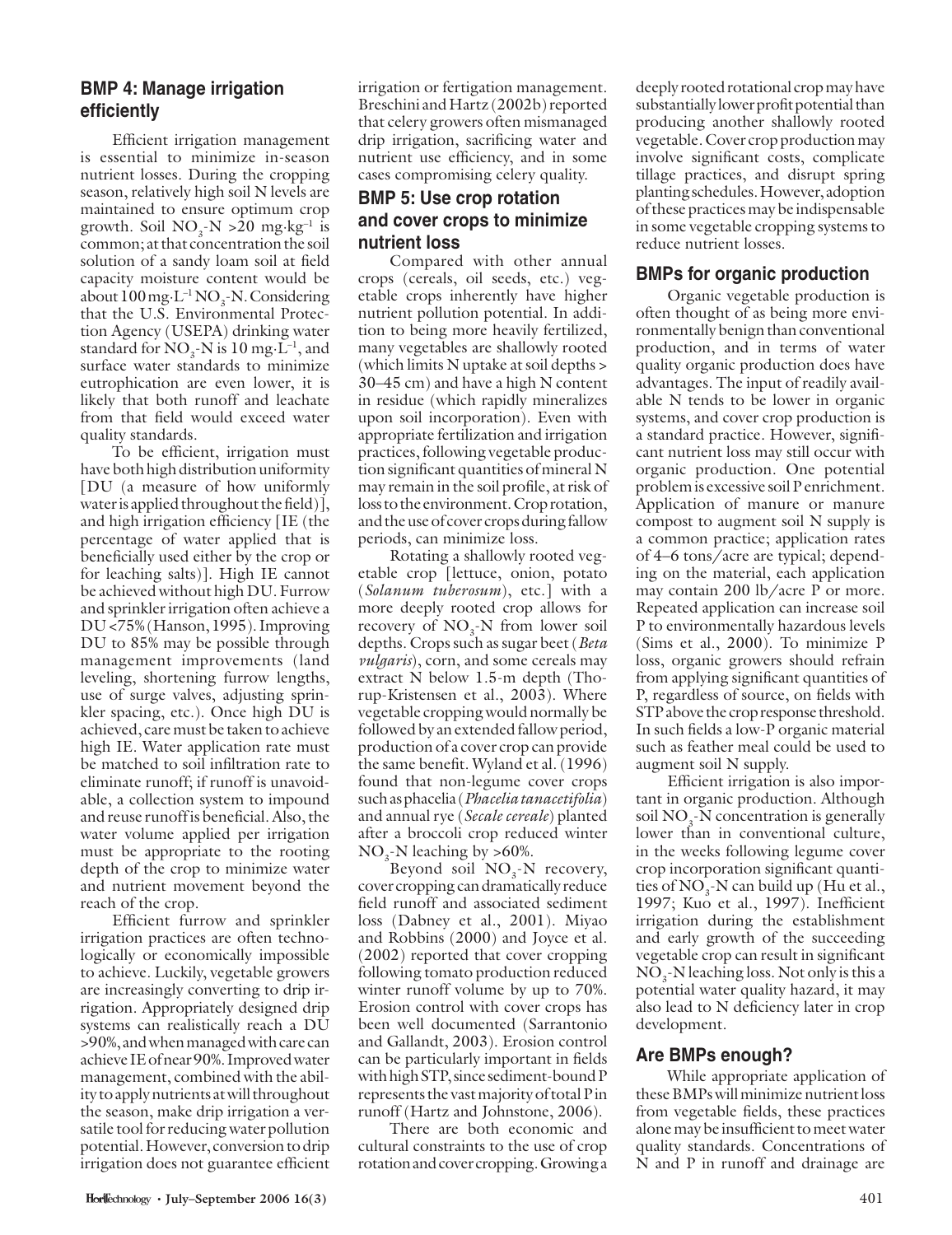likely to periodically exceed desirable levels, even for conscientious growers. For groundwater, and for surface water designated for municipal use, the USEPA drinking water standard (10  $mg L^{-1} NO_3-N)$  will apply. In surface water in which eutrophication is an issue, even more stringent standards may be applied; target nutrient concentrations may be on the order of 2.0 and 0.1 mg $\cdot$ L<sup>-1</sup> N and P, respectively. Meeting the drinking water  $NO<sub>3</sub>$ -N standard may be possible in some cropping systems, but is unlikely in others. Brandi-Dohrn et al. (1997) found that with careful fertilization and winter cover cropping, the annual flow-weighted mean drainage  $NO<sub>3</sub>$ -N concentration from an Oregon sweet corn field met the standard one year, and slightly exceeded it the next. In comparison, even with conservative fertilization and irrigation, Jackson et al. (1994) estimated seasonal leaching losses in a double-cropped lettuce field in California to be >90 lb/acre, which far exceeded an average of  $10 \text{ mg} \cdot L^{-1}$ in field drainage.

The ability to consistently meet a more stringent  $NO<sub>3</sub>$ -N standard for surface water is questionable under any conventional management scheme. Controlling P loss is also problematic. While runoff P from soils of low- to moderate P status may conform to the standard, soils at or above the crop response threshold are unlikely to (Hartz and Johnstone, 2006; Mc-Dowell and Sharpley, 2001). Drain tile effluent presents a special challenge. Since leachate P can be much higher than surface runoff P, leachate from fields of even moderate P status may be environmentally problematic (Hartz and Johnstone, 2006; Heckrath et al., 1995). This will be a long-term problem, since even in the absence of additional fertilization, reducing soil P availability will take years of cropping (Higgs et al., 2000; Kamprath, 1999).

Clearly, water quality issues relating to nutrients present a serious challenge to the commercial vegetable industry nationwide. Actions beyond the adoption of the BMPs outlined here may be required, and those actions may be highly disruptive to the industry.

#### **Literature cited**

Blackmer, T.M. and J.S. Schepers. 1995. Use of a chlorophyll meter to monitor nitrogen status and schedule fertigation for corn. J. Prod. Agr. 8:56–60.

Binford, G.D., A.M. Blackmer, and M.E. Cerrato. 1992. Relationships between corn yields and soil nitrate in late spring. Agron. J. 84:53–59.

Brandi-Dohrn, F.M., R.P. Dick, M. Hess, S.M. Kaufman, D.D. Hemphill, and J.S. Selker. 1997. Nitrate leaching under a cereal rye crop. J. Environ. Quality 26:181–188.

Breschini, S.J. and T.K. Hartz. 2002a. Presidedress soil nitrate testing reduces nitrogen fertilizer use and nitrate leaching hazard in lettuce production. HortScience 37:1061–1064.

Breschini, S.J. and T.K. Hartz. 2002b. Drip irrigation management affects celery yield and quality. HortScience 37:894–897.

Burt, R., M.D. Mays, E.C. Benham, and M.A. Wilson. 2002. Phosphorus characterization and correlation with properties of selected benchmark soils of the United States. Commun. Soil Sci. Plant Anal. 33:117–141.

Dabney, S.M., J.A. Delgado, and D.W. Reeves. 2001. Using winter cover crops to improve soil and water quality. Commun. Soil Sci. Plant Anal. 32:1221–1250.

Hanson, B.R. 1995. Practical potential irrigation efficiencies. Proc. First Intl. Conf., Water Resources Eng. Div., Amer. Soc. Civil Eng., San Antonio, Texas, 14–18 Aug. 1995. p. 1580–1584.

Hartz, T.K., W.E. Bendixen, and L. Wierdsma. 2000. The value of presidedress soil nitrate testing as a nitrogen management tool in irrigated vegetable production. HortScience 35:651–656.

Hartz, T.K. and G.J. Hochmuth. 1996. Fertility management of drip-irrigated vegetables. HortTechnology 6:168–172.

Hartz, T.K. and P.R. Johnstone. 2006. Relationship between soil P availability and P loss potential in runoff and drainage. Commun. Soil Sci. Plant Anal. (In press.)

Heckman, J.R., W.T. Hlubik, D.J. Prostak, and J.W. Patterson. 1995. Pre-sidedress soil nitrate test for sweet corn. HortScience 30:1033–1036.

Heckman, J.R., T. Morris, J.T. Sims, J.B. Sieczka, U. Krogmann, P. Nitzsche, and R. Ashley. 2002. Pre-sidedress soil nitrate test is effective for fall cabbage. HortScience 37:113–117.

Heckrath, G., P.C. Brookes, P.R. Poulton, and K.W.T. Goulding. 1995. Phosphorus leaching from soils containing different phosphorus concentrations in the Broadbalk experiment. J. Environ. Quality 24:904–910.

Higgs, B., A.E. Johnston, J.L. Salter, and C.J. Lawson. 2000. Some aspects of achieving sustainable phosphorus use in agriculture. J. Environ. Quality 29:80–87.

Hu, S., N.J. Grunwald, A.H.C. van Bruggen, G.R. Gamble, L.E. Drinkwater, C. Shennan, and M.W. Demment. 1997. Shortterm effects of cover crop incorporation on soil carbon pools and nitrogen availability. Soil Sci. Soc. Amer. J. 61:901–911.

Jackson, L.E., L.J. Stivers, B.T. Warden, and K.K. Tanji. 1994. Crop nitrogen utilization and soil nitrate loss in a lettuce field. Fert. Res. 37:93–105.

Johnstone, P.R., T.K. Hartz, M.D. Cahn, and M.R. Johnstone. 2005. Lettuce response to phosphorus fertilization in high P soils. HortScience 40:1499–1503.

Joyce, B.A., W.W. Wallender, J.P. Mitchell, L.M. Huyck, S.R. Temple, P.N. Brostrom, and T.C. Hsaio. 2002. Seasonal changes in infiltration and soil water storage in conventional and alternative agricultural systems. Trans. Amer. Soc. Agr. Engr. 45:315–326.

Kamprath, E.J. 1999. Changes in phosphate availability of ultisols with long-term cropping. Commun. Soil Sci. Plant Anal. 30:909–919.

Krusekopf, H.H., J.P. Mitchell, T.K. Hartz, D.M. May, E.M. Miyao, and M.D. Cahn. 2002. Pre-sidedress soil nitrate testing identifies processing tomato fields not requiring sidedress N fertilizer. HortScience 37:520–524.

Kuo, S., U.M. Sainju, and E.J. Jellum. 1997. Winter cover cropping influence on nitrogen in soil. Soil Sci. Soc. Amer. J. 61:1392–1399.

Magdoff, F.R. 1991. Understanding the Magdoff pre-sidedress nitrate test for corn. J. Prod. Agr. 4:297–305.

McDowell, R.W. and A.N. Sharpley. 2001. Approximating phosphorus release from soils to surface runoff and subsurface drainage. J. Environ. Quality 30:508–520.

Menon, R.G., S.H. Chien, and W.J. Chardon. 1997. Iron oxide-impregnated filter paper  $(P_i \text{ test})$ : II. A review of its application. Nutrient Cycling Agroecosystems 47:7–18.

Miyao, G. and P. Robins. 2000. Influence of fall-planted cover crop on rainfall run-off in a processing tomato production system. Acta Hort. 542:343–345.

Paulter, M.C. and J.T. Sims. 2000. Relationship between soil test phosphorus, soluble phosphorus, and phosphorus saturation in Delaware soils. Soil Soc. Amer. J. 64:765–773.